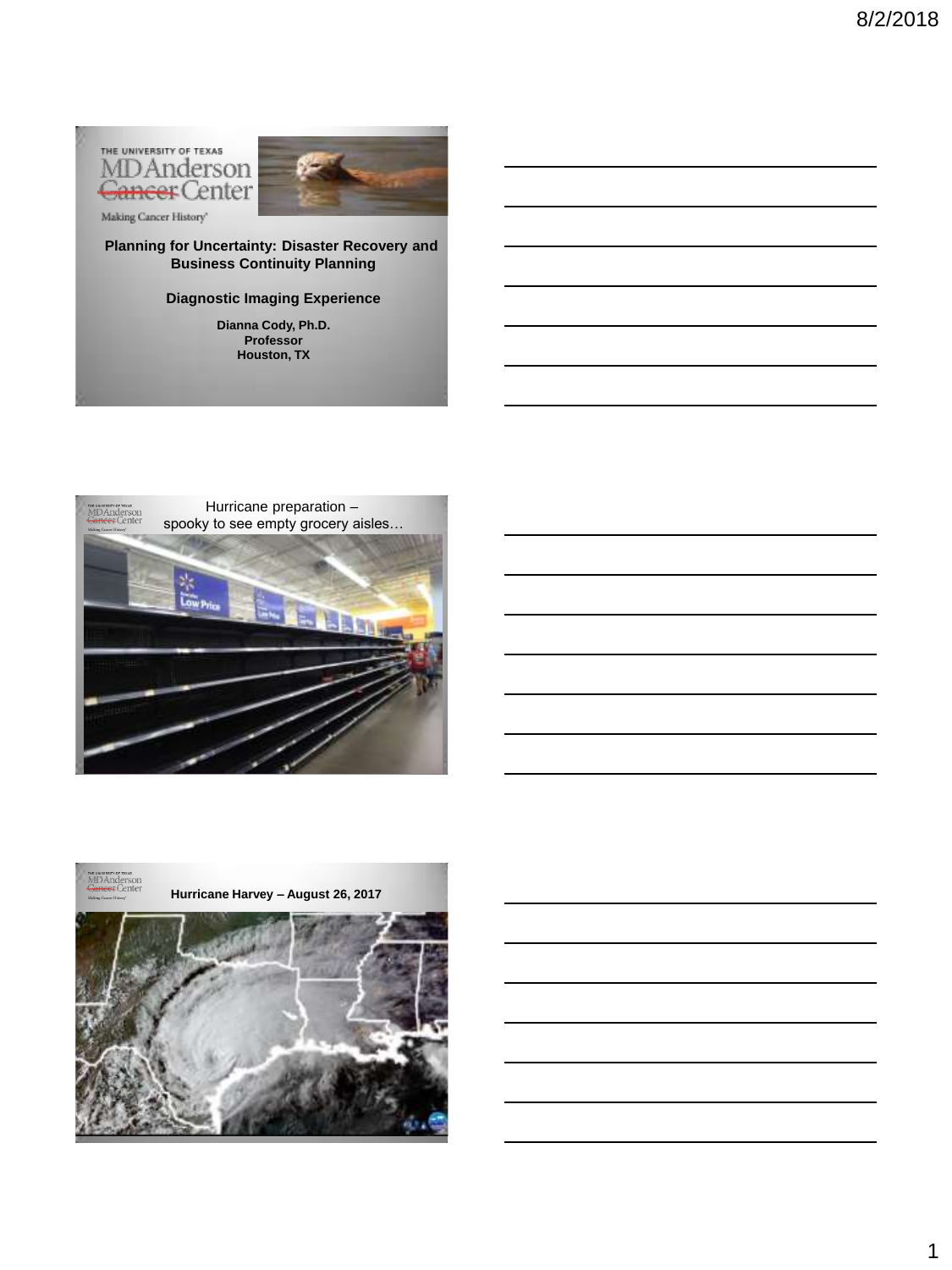

| <u> 1989 - Johann Stoff, amerikansk politiker (d. 1989)</u>                                                           |  |                                |
|-----------------------------------------------------------------------------------------------------------------------|--|--------------------------------|
|                                                                                                                       |  | and the control of the control |
| <u> 1989 - Johann Stoff, deutscher Stoff, der Stoff, der Stoff, der Stoff, der Stoff, der Stoff, der Stoff, der S</u> |  |                                |
| <u> 1989 - Johann Stoff, deutscher Stoff, der Stoff, der Stoff, der Stoff, der Stoff, der Stoff, der Stoff, der S</u> |  |                                |
|                                                                                                                       |  |                                |
|                                                                                                                       |  |                                |







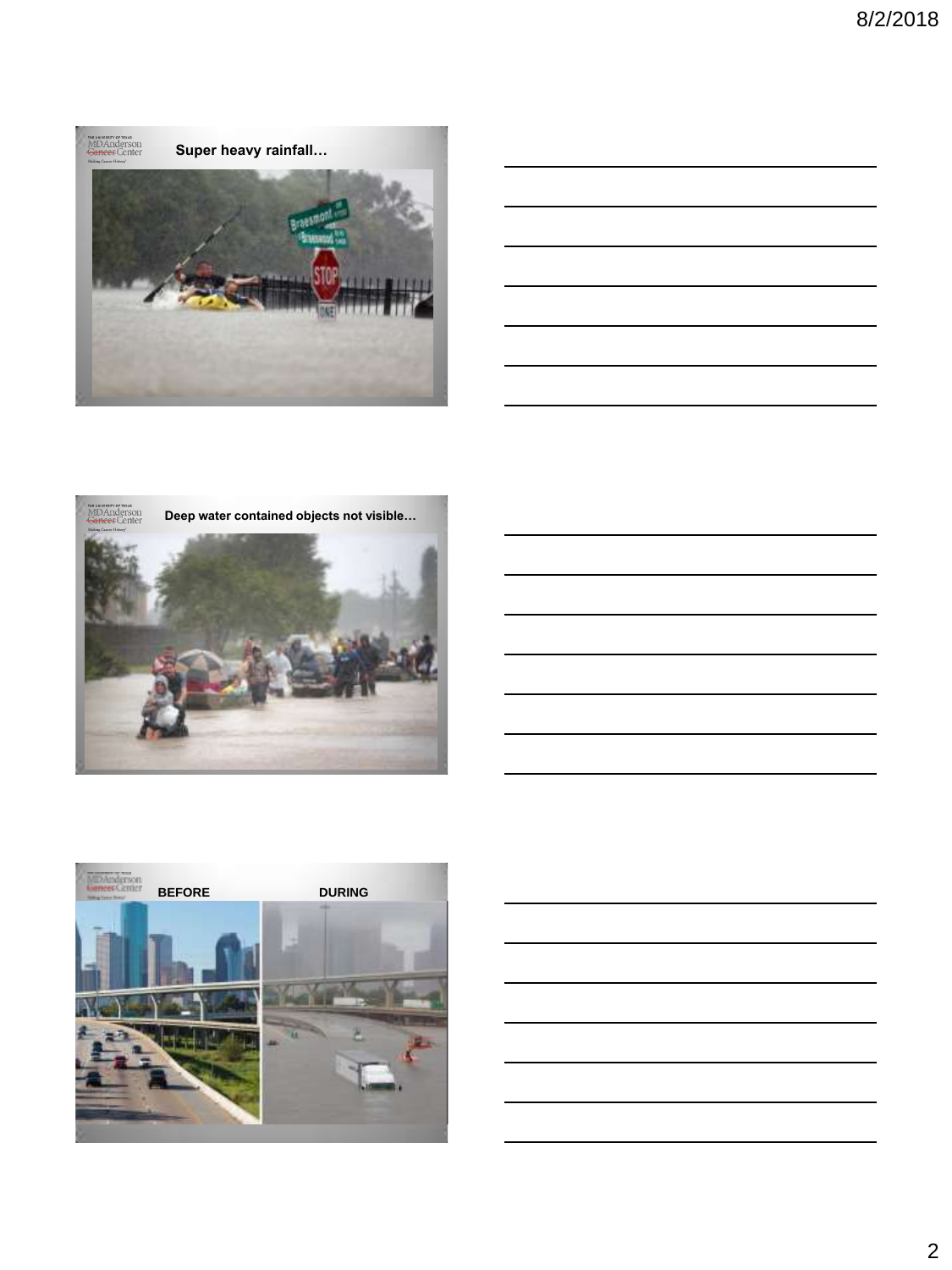

|                                                                 | <u> 1989 - Andrea Andrew Maria (h. 1989).</u>                                                                         |  |  |
|-----------------------------------------------------------------|-----------------------------------------------------------------------------------------------------------------------|--|--|
|                                                                 | <u> 1989 - Johann Stoff, amerikansk politiker (d. 1989)</u>                                                           |  |  |
|                                                                 | <u> 1989 - Johann Stoff, deutscher Stoff, der Stoff, der Stoff, der Stoff, der Stoff, der Stoff, der Stoff, der S</u> |  |  |
| <u> 1989 - Johann Barn, mars an t-Amerikaansk kommunister (</u> |                                                                                                                       |  |  |
|                                                                 | <u> 1980 - Johann Stoff, amerikansk politiker (d. 1980)</u>                                                           |  |  |
|                                                                 |                                                                                                                       |  |  |





3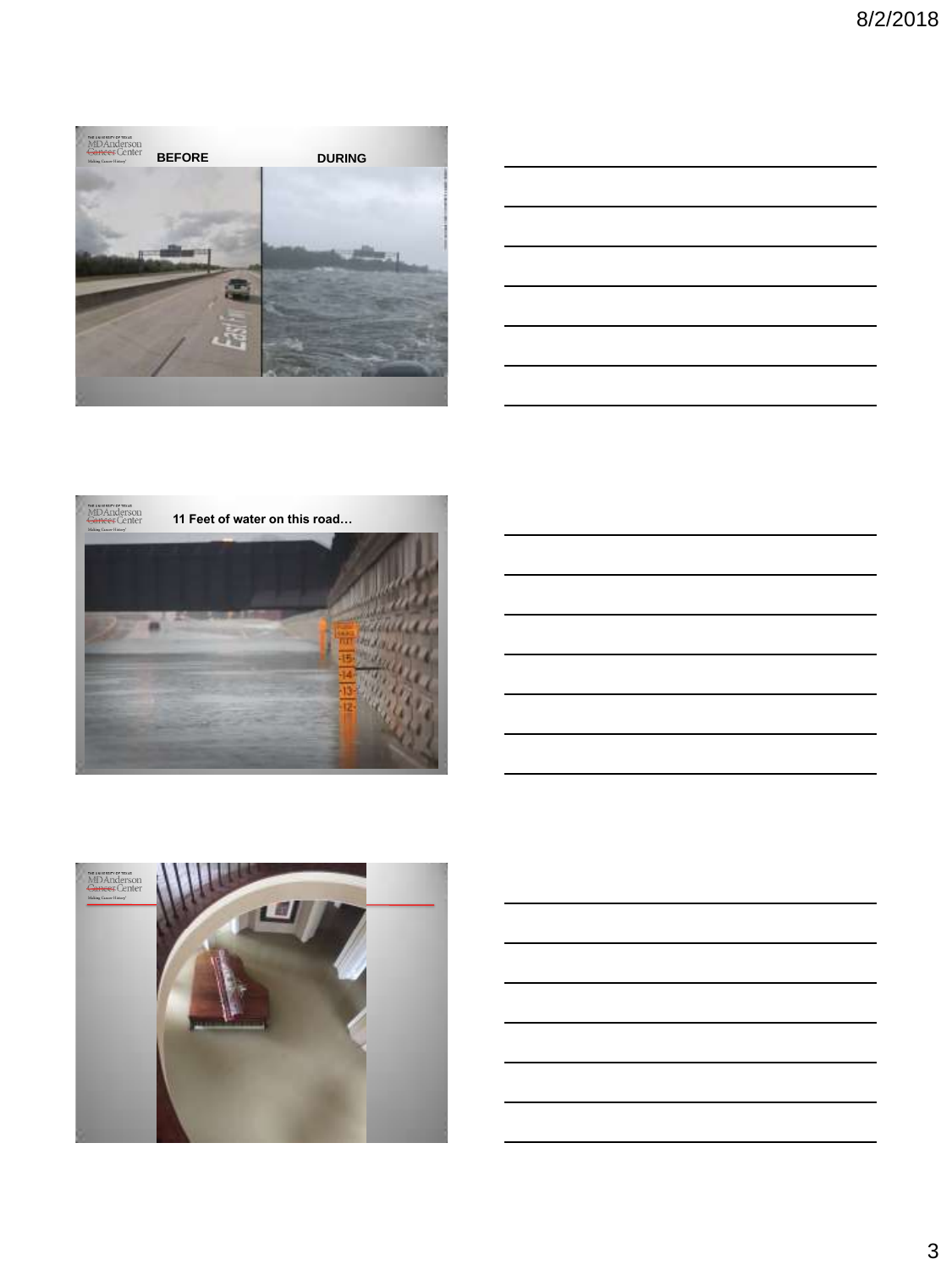







MD Anderson – view From high parking garage

olcombe Blvd. Row of trees

4 CT scanners 6 MR scanners

Bayou (really big ditch)

o ivi<del>k scanners</del><br>All in trailers hooked to 'temporary' building

Traffic light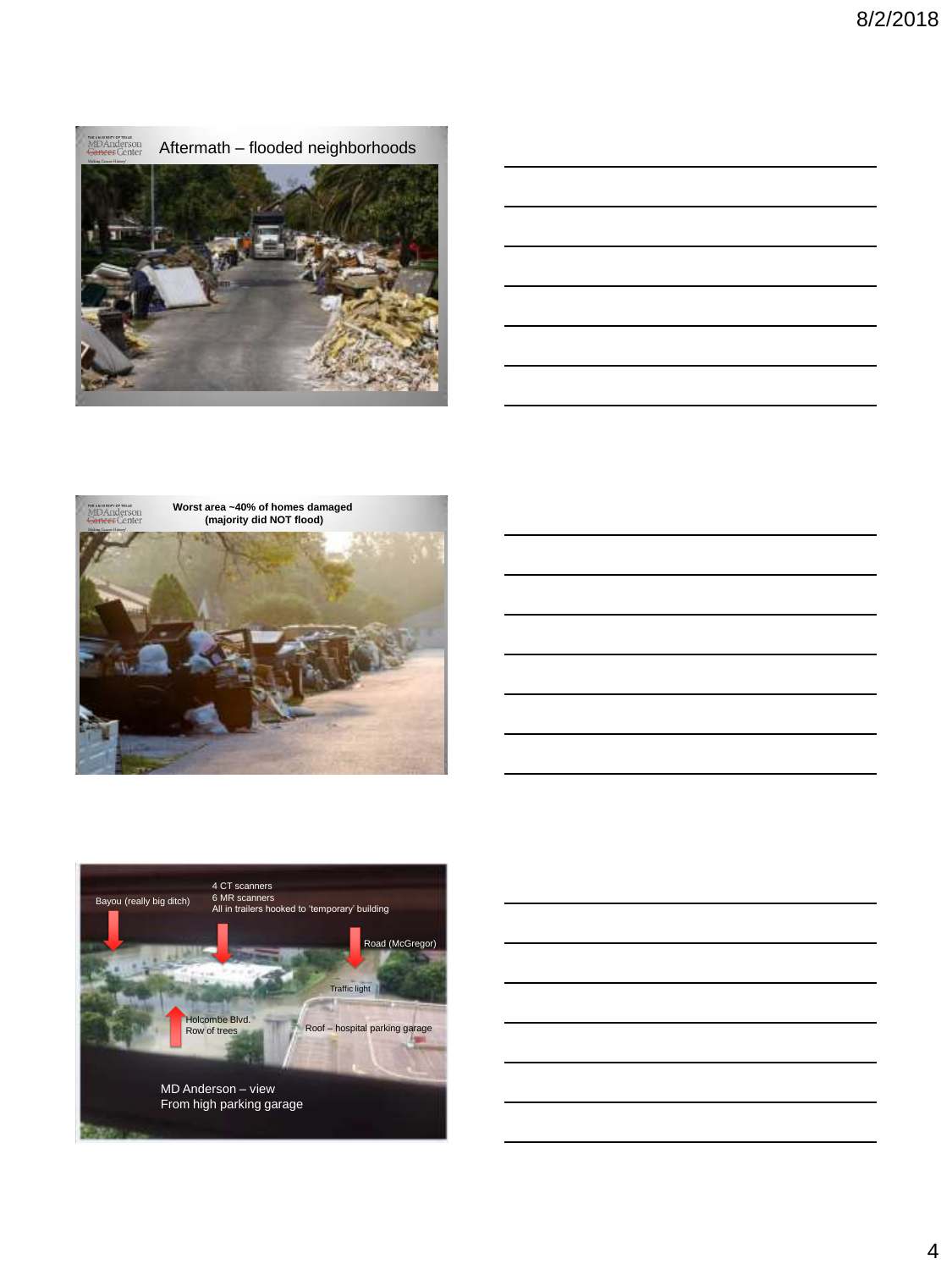



# me www.meror.news<br>MDAnderson<br><del>Cancer</del> Center

## **Planning (work)**

- Preparation meetings with Radiology administration & leaders
- Frequent weather briefings (listened only to the most

optimistic version?)

- Institution determined 'ride-out' status (too late as it turned out)
- Planned for daily call-in t-cons to keep everyone up to date
- Those who called in were expected to notify their teams

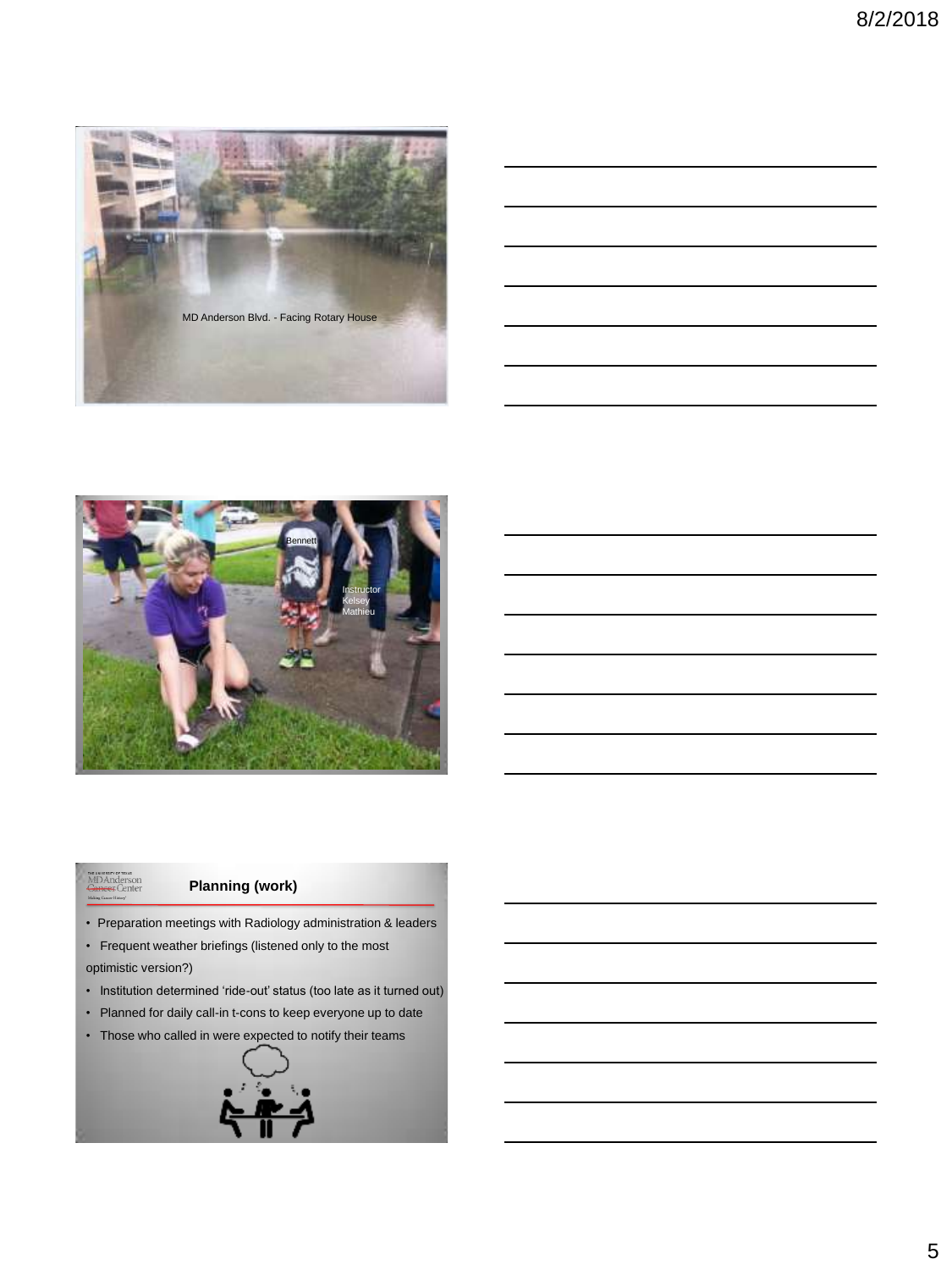# MDAnderson<br><del>Cancer</del> Center

### **Imaging Physics Planning**

- As Clinical Operations Director, it fell to me to dial in each day
- After each t-con, I sent a summary to all department faculty
- (This formed the backbone of my daily activities)
- Required stable telephone & email connections (lucky)
- Usually mid-day, after the institutional emergency committees

had met



# **IMBAnderson Imaging Physics clinical duties during closure**

- Daily Quality Control Review
	- CT, MR (No Nucs no pharmaceuticals)
	- Did field one issue of note
- CT units fully staffed
- 
- MR service a challenge
	- Not a designated urgent care need • Thus, not staffed when flood waters hit
	-
	- Techs nearby unable to leave families
	- No MR service for several days…

### **Imaging Services Provided**

- Lots of out-of-town patients were stranded nearby.
- Many made it to our area for their scheduled exams.
- None were turned away…

www.com<br>MDAnderson<br><del>Bancer</del> Center

- Workload: mostly in-patients plus a few out-patients
- CLOSED Sun Aug 27 through Tues Sept 5.
- NINE days! (Mon Sept 4 = Labor Day)

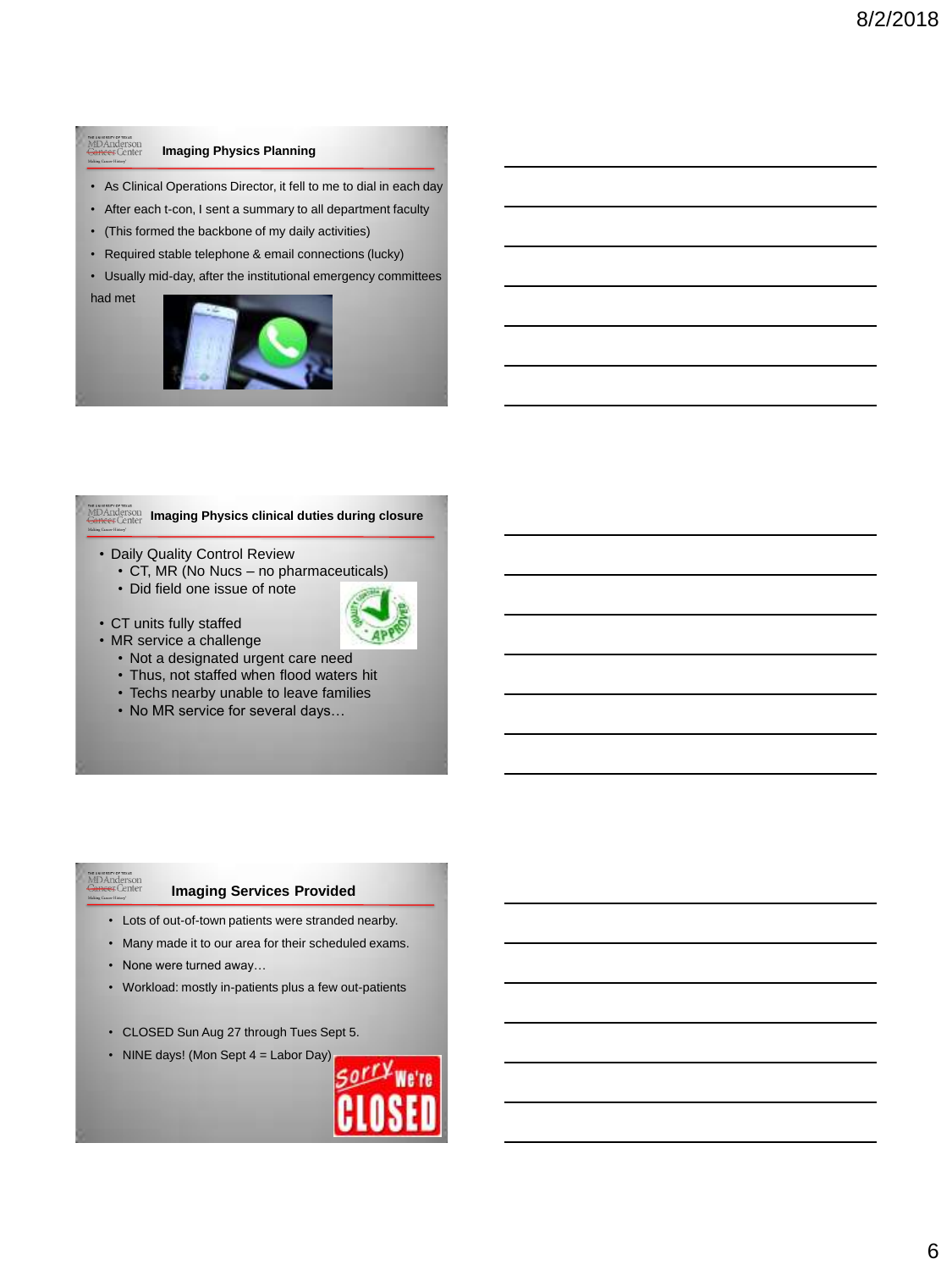



**MDAnderson**<br>MDAnderson<br><del>Cancer</del> Center

Consequences…

One lobby area was flooded (by the time we opened, any damage was invisible)

Soft opening as we ramped up – called in some patients with known serious conditions to get restarted

Super busy for several weeks as rescheduled exams were performed…



# MDAnderson<br>MDAnderson<br><del>Cancer</del> Center

#### **Summary - work**

• What worked well – planned daily t-cons kept everyone up to date and connected.

• Supervisor on-site joined the daily t-cons. This was CRITICAL.

Remote access was stable. If computer systems had failed, there would have been much bigger issues...<br>  $\begin{bmatrix} \bullet & \bullet \\ \bullet & \bullet \\ \bullet & \bullet \end{bmatrix}$ 



• What could have gone better – the institution should have initiated 'ride-out' teams sooner, when transportation was feasible.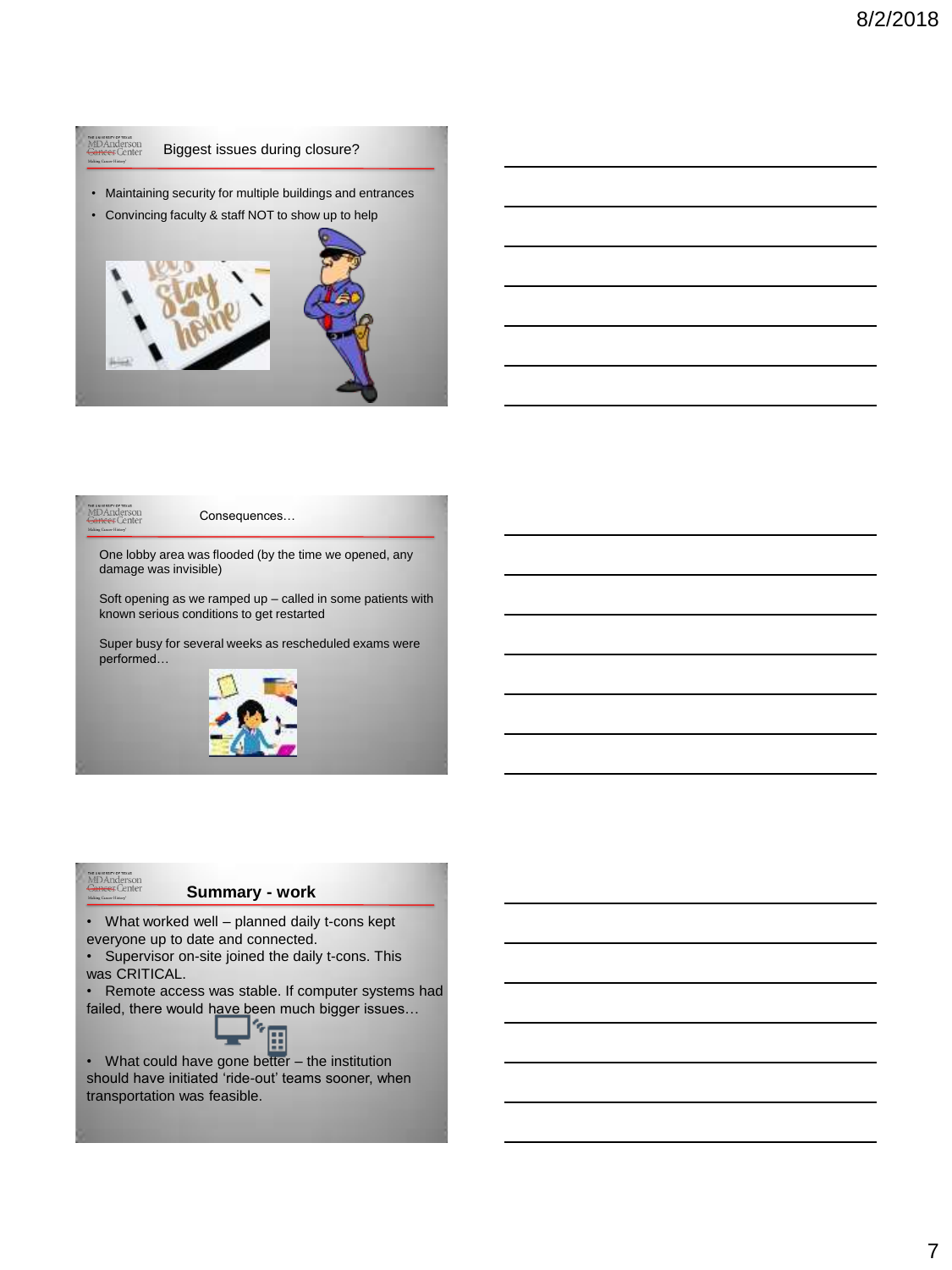#### **MDAnderson**<br>**Gancer** Center **Consequences - regional**

- Weird stories car roofs damaged by boat propellers…
- Some deaths, lots of near misses (Exec Sec Son)
- Some neighborhoods damaged by 'planned' water release (grand piano home) as flood gates weakened
- One area was closed to traffic for many months as damn was fortified
- LOTS of stories of strangers helping each other
- Folks with boats chauffeuring folks around (medical)
- Folks delivering free food to those clearing debris
- Furniture store housed many families without homes





**Plan – for me personally**

MD Anderson

- Husband in town for party (cancelled). He insisted we leave.
- Drove to just south of Dallas. Hotel was full of Houstonites.
- Left our doggie-cam pointed toward front yard to watch for flood waters remotely. VERY helpful, highly recommended!
- Also checked with neighbors to see who was staying put.
- Watched weather channel exclusively for several days…
- Under-current of tension did not allow focus on much else.



#### **Consequences - personally**



- No damage to my home (twigs in yard)
- Of 26 faculty, 3 had flood damage at home (12%)
- Several are in process of raising homes now (\$)
- Next time -

me unonum or reas<br>MD Anderson<br><del>Cancer</del> Center

Also position camera toward back yard. Apparently flood waters were high from that direction as well…